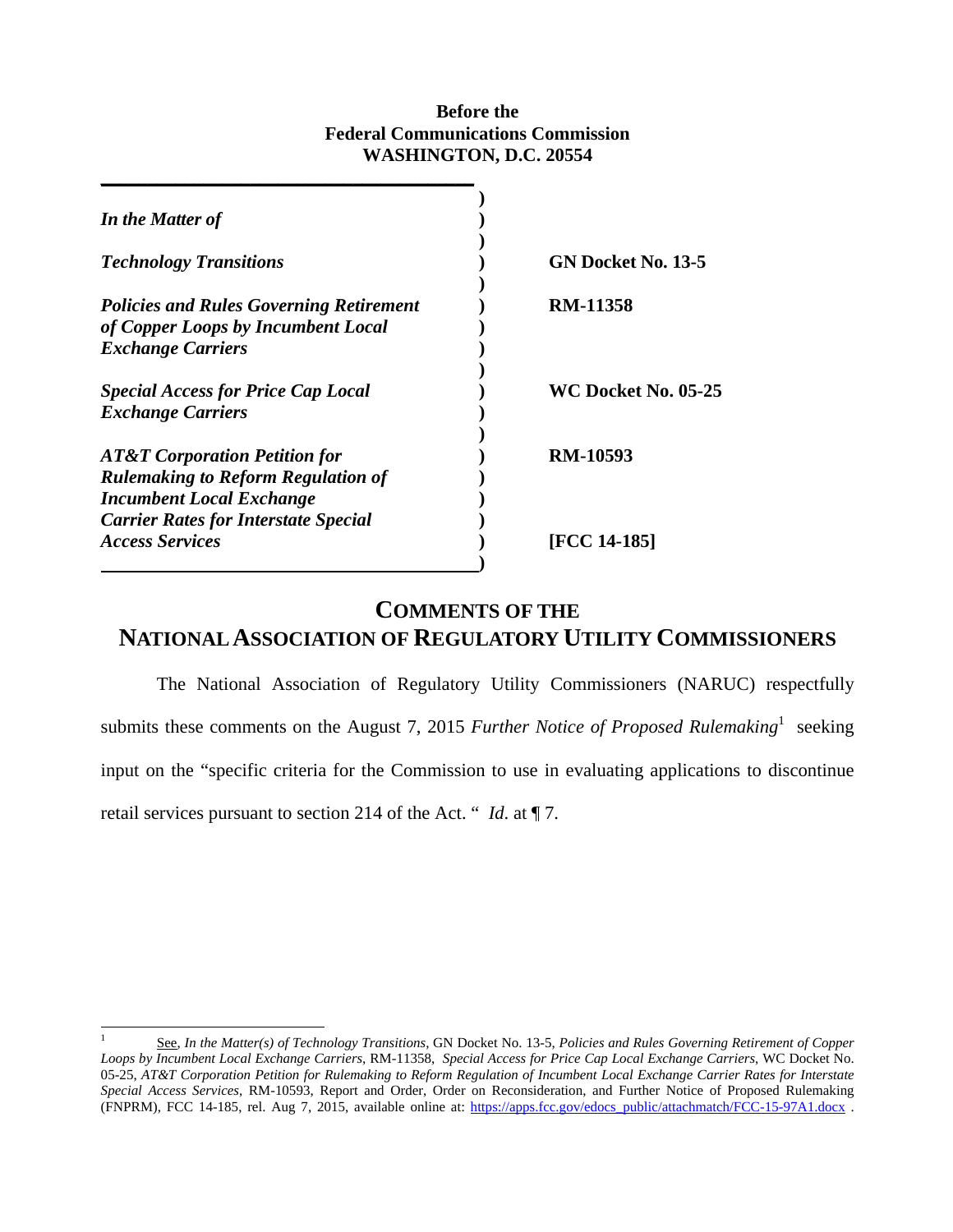NARUC, a nonprofit organization founded in 1889, has members that include the government agencies in the fifty States, the District of Columbia, Puerto Rico, and the Virgin Islands charged with regulating the activities of telecommunications, $<sup>2</sup>$  energy, and water utilities.</sup>

Congress and the courts<sup>3</sup> have consistently recognized NARUC as a proper entity to represents the collective interests of the State public utility commissions. In the Federal Telecommunications  $Act<sup>4</sup>$  Congress references NARUC as "the national organization of the State commissions" responsible for economic and safety regulation of the intrastate operation of carriers and utilities.<sup>5</sup>

NARUC has been very active on transition issues. <sup>6</sup> NARUC is on record in this proceeding numerous times urging the FCC to take a technology neutral approach to transitions and,

*inter alia*,

 2 NARUC's member commissions have oversight over intrastate telecommunications services and particularly the local service supplied by incumbent and competing local exchange carriers (LECs). These commissions are obligated to ensure that local phone service supplied by the incumbent LECs is provided universally at just and reasonable rates. They have a further interest to encourage unfettered competition in the intrastate telecommunications market as part of their responsibilities in implementing: (1) State law and (2) federal statutory provisions specifying LEC obligations to interconnect and provide nondiscriminatory access to competitors. See, e.g., 47 U.S.C. § 252 (1996).

<sup>3</sup> See, *United States v. Southern Motor Carrier Rate Conference, Inc.,* 467 F. Supp. 471 (N.D. Ga. 1979), aff'd 672 F.2d 469 (5th Cir. 1982), aff'd en banc on reh'g, 702 F.2d 532 (5th Cir. 1983), rev'd on other grounds*,* 471 U.S. 48 (1985). See also *Indianapolis Power and Light Co. v. ICC*, 587 F.2d 1098 (7th Cir. 1982); *Washington Utilities and Transportation Commission v. FCC,* 513 F.2d 1142 (9th Cir. 1976).

<sup>4</sup>  *Communications Act of 1934*, as amended by the *Telecommunications Act of 1996*, 47 U.S.C. §151 *et seq*., Pub.L.No. 101- 104, 110 Stat. 56 (1996) (West Supp. 1998) ("Act" or "1996 Act").

<sup>5</sup> See, 47 U.S.C. § 410(c) (1971) (NARUC nominates members to FCC Joint Federal-State Boards which consider universal service, separations, and related concerns and provide formal recommendations that the FCC must act upon; Cf*.* 47 U.S.C. § 254 (1996) Cf. *NARUC, et al. v. ICC,* 41 F.3d 721 (D.C. Cir 1994) (where the Court explains "…Carriers, to get the cards, applied to…(NARUC), an interstate umbrella organization that, as envisioned by Congress, played a role in drafting the regulations that the ICC issued to create the "bingo card" system.)

<sup>6</sup> See, NARUC filings in Docket No. 13-5 et al. on July 30, 2015, *Notice of Ex parte filed by NARUC General Counsel with FCC Secretary* (http://apps.fcc.gov/ecfs/comment/view?id=60001096120); March 9, 2015, *Comments of the National Association of Regulatory Utility Commissioners* (http://apps.fcc.gov/ecfs/comment/view?id=60001026129); November 6, 2014, *Notice of Ex Parte filed by NARUC General Counsel* (http://apps.fcc.gov/ecfs/comment/view?id=60000976737); July 17, 2014, *Notice of Ex Parte filed by NARUC General Counsel* (http://apps.fcc.gov/ecfs/comment/view?id=6018211438); July 7, 2014 *Reply Comments of the National Association of Regulatory Utility Commissioners on VCXC Petition for Notice of Inquiry on the Migration to HD Voice*, (http://apps.fcc.gov/ecfs/comment/view?id=6017878247); March 10, 2014 *Reply Comments of the National Association of Regulatory Utility Commissioners*, (http://apps.fcc.gov/ecfs/comment/view?id=6017611661); *January 24, 2015, Notice of Ex parte filed by NARUC General Counsel* (http://apps.fcc.gov/ecfs/comment/view?id=6017585171); August 7, 2013, *Reply Comments of the National Association of Regulatory Utility Commissioners* (http://apps.fcc.gov/ecfs/comment/view?id=6017462259).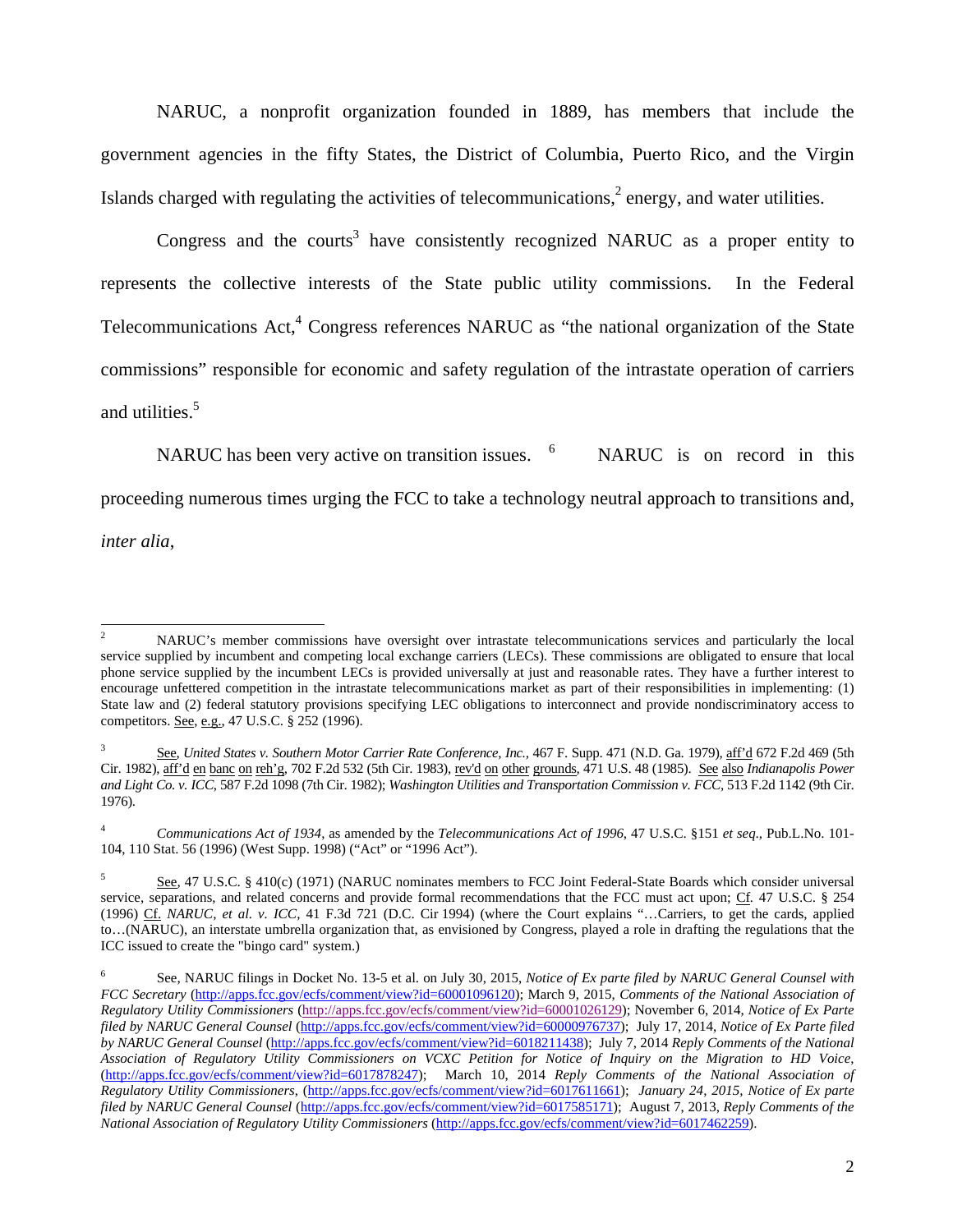- $\triangleright$  "[R]eaffirm its commitment to a collaborative, joint approach with the States to further the goals and directives contained in the NPRM regarding consumer protection and public safety;
- $\triangleright$  [A]dopt rules that respect and do not diminish, impede or otherwise infringe upon State authority in these areas;
- $\triangleright$  [E]nsure that competition, and current consumer protections, including privacy, complaint resolution, basic service, and service quality, remain in effect regardless of the technology used to provide service, and should endorse the States' continued enforcement of these protections where they exist under State law;
- $\triangleright$  [R]equire all providers of fixed IP-based networks to notify and educate their consumers of any backup power requirements of their services, including battery life spans and procedures for ordering, installing, replacing, and disposing of batteries, as well as actions consumers may take to extend battery life during a power outage; and
- $\triangleright$  [P]artner with the States to ensure that consumers are fully informed on the backup power requirements of their IP-based services, regardless of the technology used by the consumer, and to advance the FCC's and States' mutual goals for consumer protection and public safety."<sup>7</sup>

In support of those positions, NARUC respectfully states as follows:

## **DISCUSSION**

At the outset, NARUC would like to commend the FCC for, in the order accompanying this

rulemaking:

 $\overline{a}$ 

- $\triangleright$  Specifying that its actions "do not encroach on traditional state jurisdiction regarding ongoing maintenance obligations;" Id. at ¶ 96
- $\triangleright$  Explicitly reiterating that "States localities and Tribal nations play a vital role in overseeing Carriers' service quality and network maintenance." Id.
- $\triangleright$  Finding that with concerns about copper retirements, that is it is important to address "concerns about technological change, competitive access and universal service…with the principle of cooperative federalism; Id. at ¶ 70

<sup>7</sup> See, NARUC's February 18, 2015 *Resolution Urging the FCC to Partner with States to Protect Residential and Business Consumers During the Technology Transition*. That resolution is available online at: http://www.naruc.org/Resolutions/Resolution%20Urging%20the%20FCC%20to%20Partner%20with%20States%20to%20Protect%2 0Residential%20and%20Business%20Consumers%20During%20the%20Technology%20Transition.pdf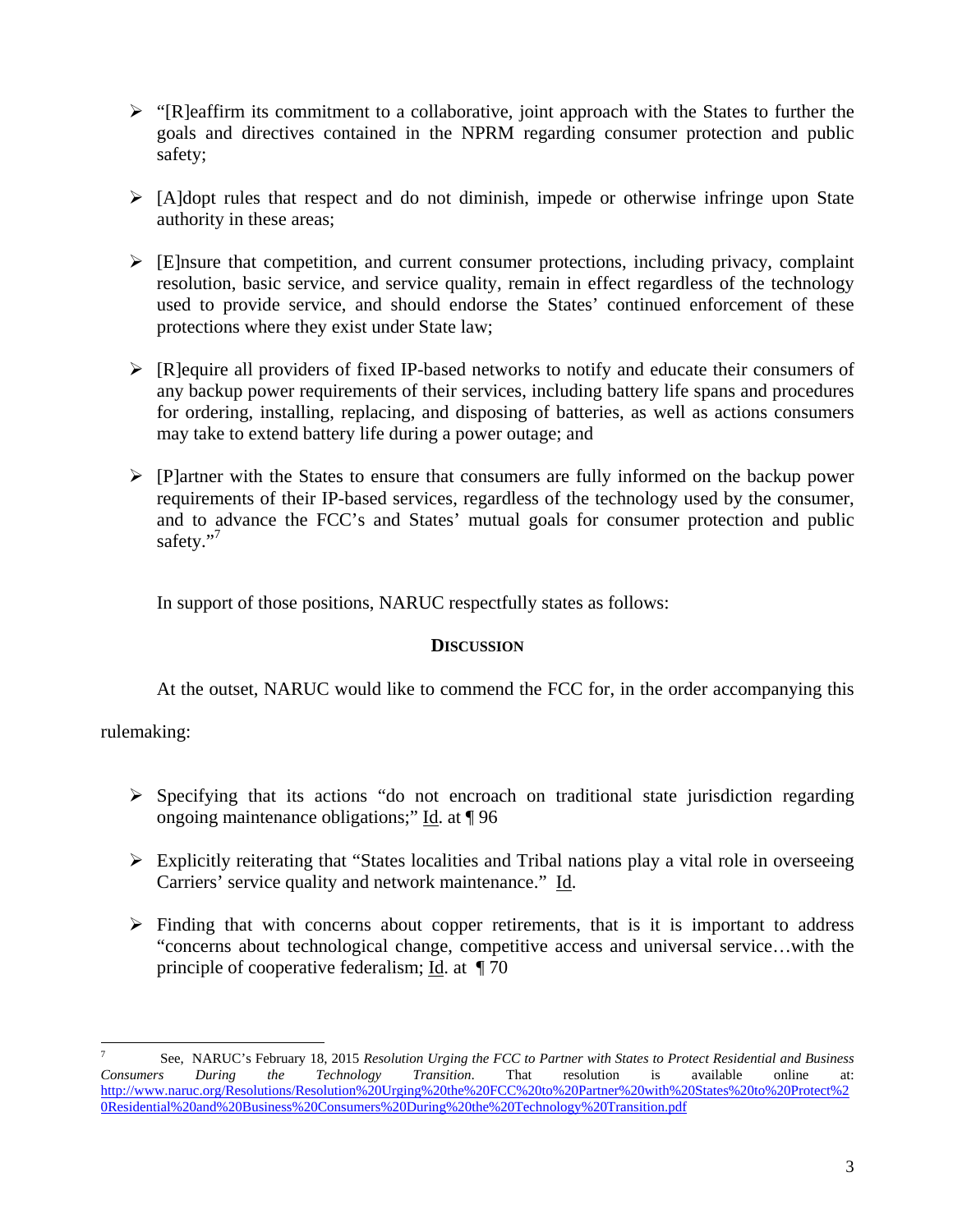$\triangleright$  Specifically "emphasiz[ing] and support[ing] the role of State commissions to support consumer education around copper retirement; Id. at ¶ 64

We hope the agencies actions going forward continue to reflect both technology neutrality<sup>8</sup> and the "cooperative federalism." <sup>9</sup> Although sometimes a specific technology can engender a new problem, generally, the technology used to provide a service is not a relevant consideration. Consumers care if the service works and that they are getting what they pay for. Fortunately, the definitional scheme in the Act is technology neutral. As NARUC has consistently urged both before  $Congress<sup>10</sup>$  and this Agency:

No regulator or legislator should be intervening in the market to put a thumb on the scale to favor one technology over another. The market should make those choices . . . Policy makers should, as Congress required, adopt a functional approach to defined services. The 1996 Act is far from a model of perfection. But in key areas, it does properly focus on services – not the technologies used to provide those services.

However, as Congress recognized in 1996, and the FCC has confirmed in the

statements listed, supra, a single federal agency lacks the resources to handle this job alone.

 The FNPRM requests comment on proposed criteria with which the Commission can measure the adequacy of substitute or alternative services that a carrier plans to use to replace legacy services when making a technology transition. Id. at  $\P$  202. Specifically, the FCC proposes that a carrier seeking to discontinue an existing retail service based on new technology must demonstrate

 $\overline{a}$ 

<sup>8</sup> The precursor 2014 NPRM, at  $\P$  1, online at: http://apps.fcc.gov/ecfs/comment/view?id=60000984757, starts with the correct statement of principles that should act as the guide for all future FCC decisions:

<sup>[</sup>T]he success of these technology transitions depends upon the technologically-neutral preservation of principles embodied in the Communications Act that have long defined the relationship between those who build and operate networks and those who use them. These principles include competition, consumer protection, universal service, and public safety and national security.[] We are determined to ensure that these fundamental values are not lost merely because technology changes.

<sup>9</sup> See, e.g., Weiser, Philip J., *Federal Common Law, Cooperative Federalism, and the Enforcement of the Telecom Act*, New York University Law Review, Volume 76, Number 6 (December 2001.), online at: http://www.nyulawreview.org/issues/volume-76 number-6/federal-common-law-cooperative-federalism-and-enforcement-telecom-act

<sup>10</sup> See, e.g., *Testimony by Commissioner John Burke, Chairman NARUC Committee on Telecommunications before the United States House of Representatives Energy and Commerce Committee Subcommittee on Communications and Technology hearing on "The Evolution of Wired Communications Network,"* (October 23, 2013), online at: http://www.naruc.org/Testimony/13%201022%20Burke%20Testimony2.pdf, at pages 4 - 7.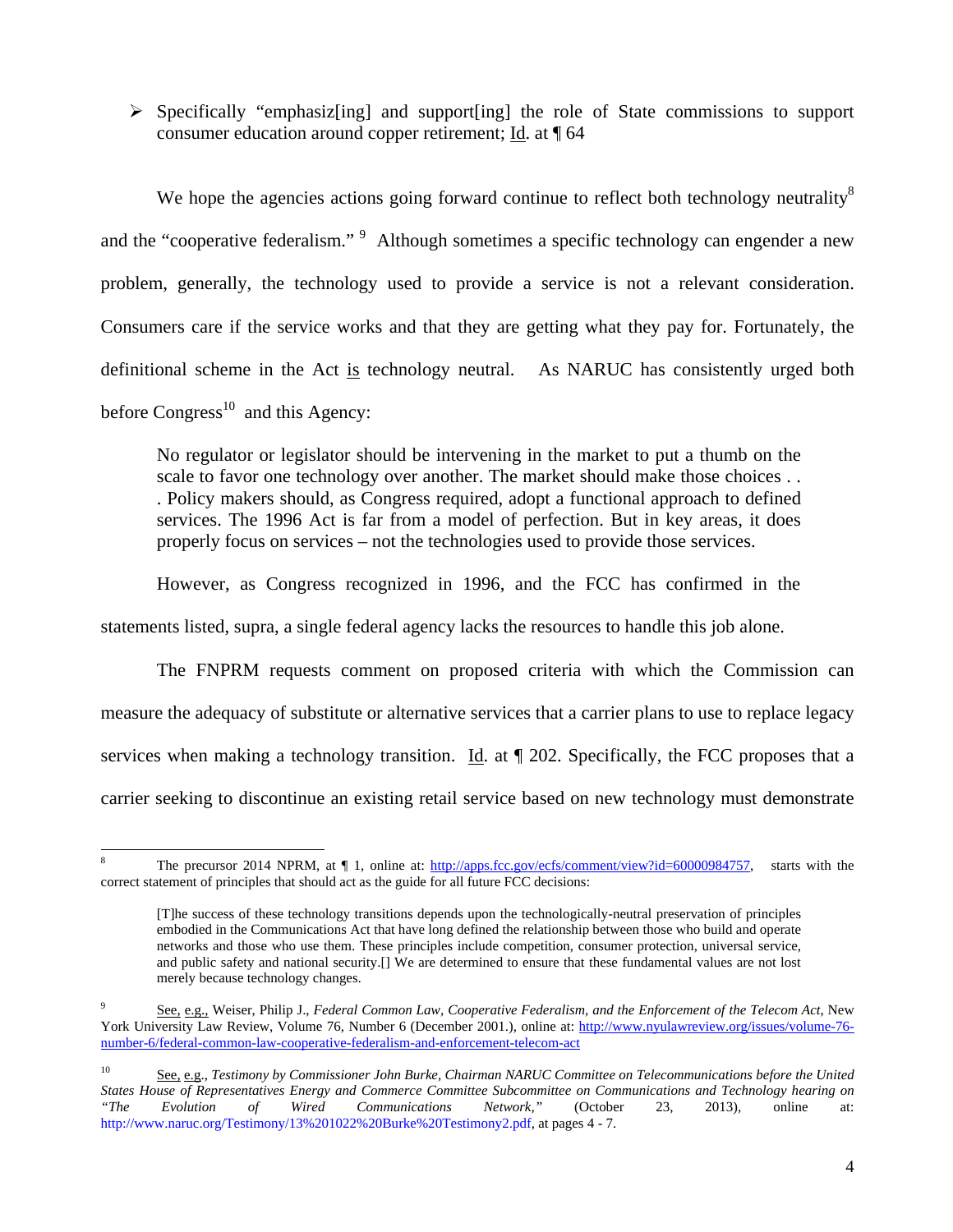that any substitute service offered by the carrier or alternate services provided by other carriers, meet the following criteria: "(1) network capacity and reliability; (2) service quality; (3) device and service interoperability, including interoperability with vital third-party services (through existing or new devices); (4) service for individuals with disabilities, including compatibility with assistive technologies; (5) PSAP and 9-1-1 service; (6) cybersecurity; (7) service functionality; and (8) coverage." Id. at ¶ 208.

*Because the FNPRM was released after NARUC's summer meetings, the association has not had an opportunity to address the proposals specifically via resolution.*

 NARUC's March 9, 2015 comments, and the quoted statements from the Order, *supra*, demonstrate the legal and practical underpinnings of the need for a cooperative approach to oversight of these services. $11$ 

 Consistent with NARUC's focus on a technology neutral approach to transition issues, it is clear that any criteria imposed must ensure that the fundamental features of legacy services such as connection quality and persistence, 9-1-1 service, and services for those with disabilities, remain intact at current levels. Moreover, as we have noted before in comments, the FCC should ensure that competition, and current consumer protections, including privacy, complaint resolution, basic service, and service quality, remain in effect regardless of the technology used to provide service, and should endorse the States' continued enforcement of these protections where they exist under State law.

In the context of the FNPRM, NARUC therefore

 [1] specifically supports the FCC's tentative conclusion in ¶ 218 that "one criterion in any adequate substitute test…should be that the carrier demonstrates in its section 214 application that any replacement or alternative service meets the minimum service quality standard set by the

 $11$ 11 See, March 9, 2015, *Comments of the National Association of Regulatory Utility Commissioners, in Docket No. 13-5, at* 5 - 8, available online at http://apps.fcc.gov/ecfs/comment/view?id=60001026129;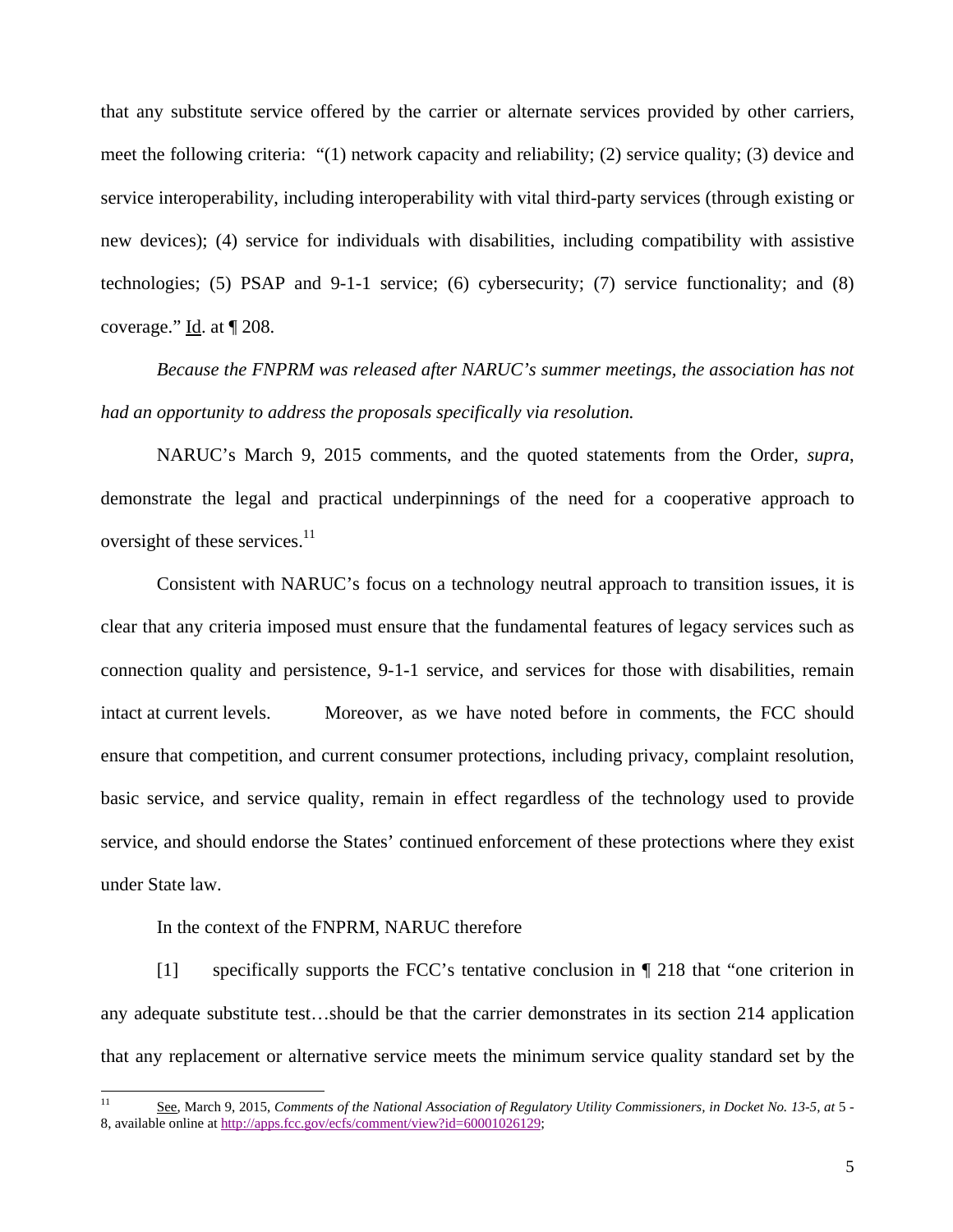State commission responsible for the relevant service area" – as it assures the continued enforcement/relevance of State protections "where they exist under State law."

 [2] contends the principle of treating transition issues in a technology neutral way requires that:

> A. *Any criteria should include capacity and reliability requirements that meet or exceed legacy capabilities (¶ 216) – including specific requirements targeting the availability, reliability and functionality of 911 service (¶ 225).*

> As the early roll-outs of so-called nomadic VoIP services with defective E911 service demonstrated,<sup>12</sup> customers have understandable expectations about the reliability of communications services for business, communications about work and emergencies. In times of crises, the communications system must have the capacity to handle the increase in calls that may occur. The current reliability of legacy systems to complete those calls must remain unaffected by changes in technology.<sup>13</sup>

> B. *Any criteria should ensure that service functionality on any updated system remains intact (*¶ 219)*.*

> Customers expect features such as call-waiting, caller ID, and collect and calling card capabilities as well as third-party non-call functionality. Comparable features should be available from a substitute service seeking to replace legacy services. Customers

 $12<sup>12</sup>$ 12 See, e.g., NARUC's August 8, 2014 *Comments to the House Energy &Commerce Committee White Paper #4 - "Network Interconnection"*, at 13-14, online at: http://www.naruc.org/Testimony/14-0808-NARUC-response-House-wp-4-Interconnection-FINAL.pdf , noting:

Again a functional approach to services best serves your constituents. In 2007, the Minnesota Public Utilities Commission (MPUC), in a nod to consumer expectations and safety, ruled that over the top, nomadic VoIP provider Vonage was offering a telephone service and required the company to comply with State laws – binding on its competitors - to provide a functioning 911 emergency calling service. Vonage – a *nomadic*  non-facilities based VoIP provider - appealed to federal district court. Ultimately, the issue of whether a technology neutral application of the State's emergency calling regime was appropriate went to the FCC, who chose *at that time* to preempt the State law based on a stipulation before the MPUC that Vonage could not differentiate between interstate and intrastate traffic. The FCC weighed right into the market to favor Vonage. It did not have to provide services its competitors were required to provide – including a reliably functioning 911/E911 service. The result was predictable. People died. {footnotes omitted}

<sup>13</sup> See, e.g., *NARUC's Resolution Calling for the Development of national and State Policies to Ensure Reliable Wireline and Wireless Communications during Power Outages*, available online at: http://www.naruc.org/Resolutions/Resolution%20Calling%20for%20National%20and%20State%20Collaboration%20to%20Ensure% 20Reliable%20Wireline%20and%20Wireless%20Communications%20during%20Power%20Outages.pdf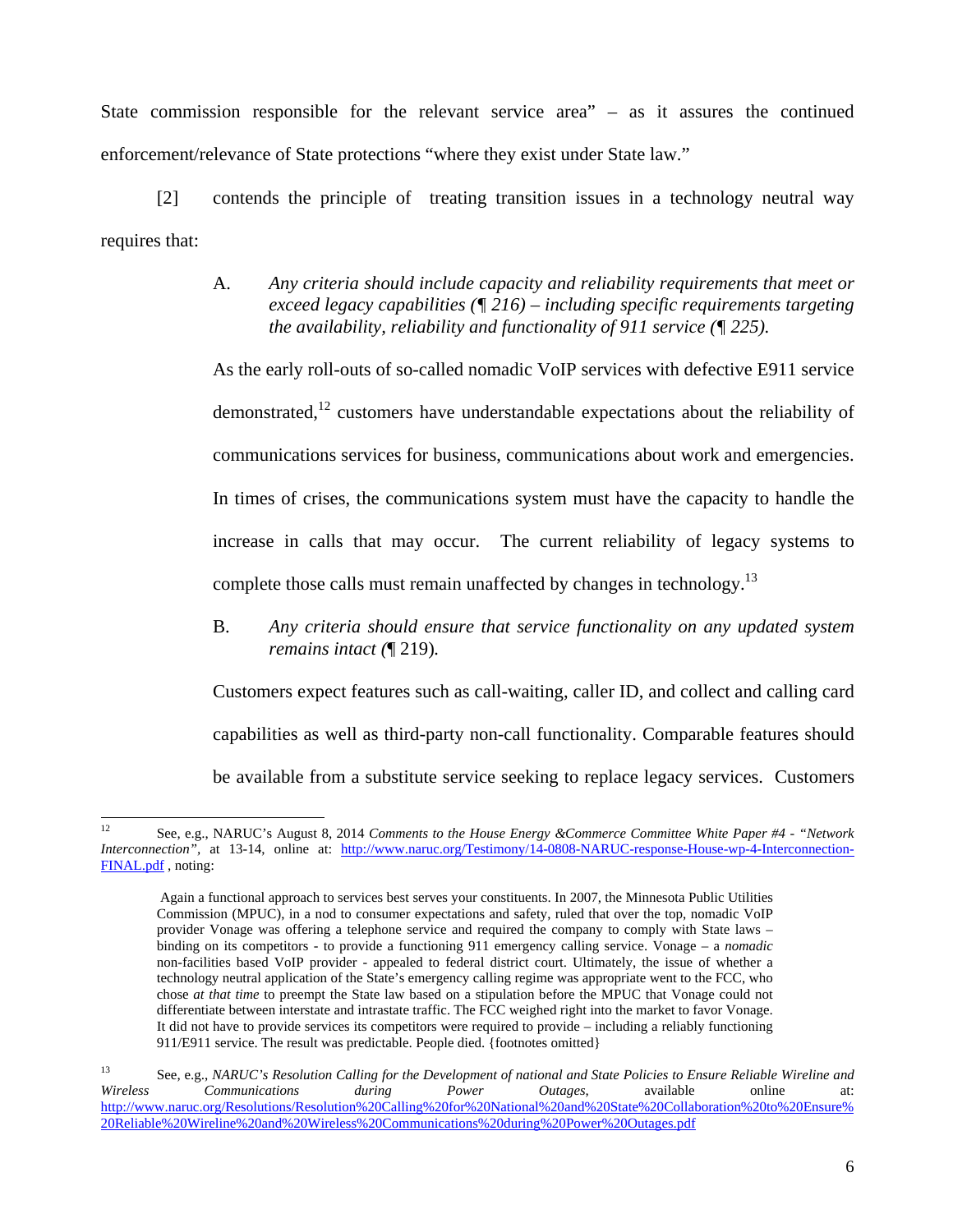should not lose the benefit of their devices because of a technology transition decision made by the carrier.

#### **CONCLUSION**

NARUC respectfully requests the agency incorporate the positions listed, *supra*, in its final rules in this proceeding.

#### **Respectfully Submitted,**

*James Bradford Ramsay*   **GENERAL COUNSEL**

**National Association of Regulatory Utility Commissioners 1101 Vermont Ave, NW Suite 200 Washington, DC 20005 202.898.2207** 

**October 26, 2015**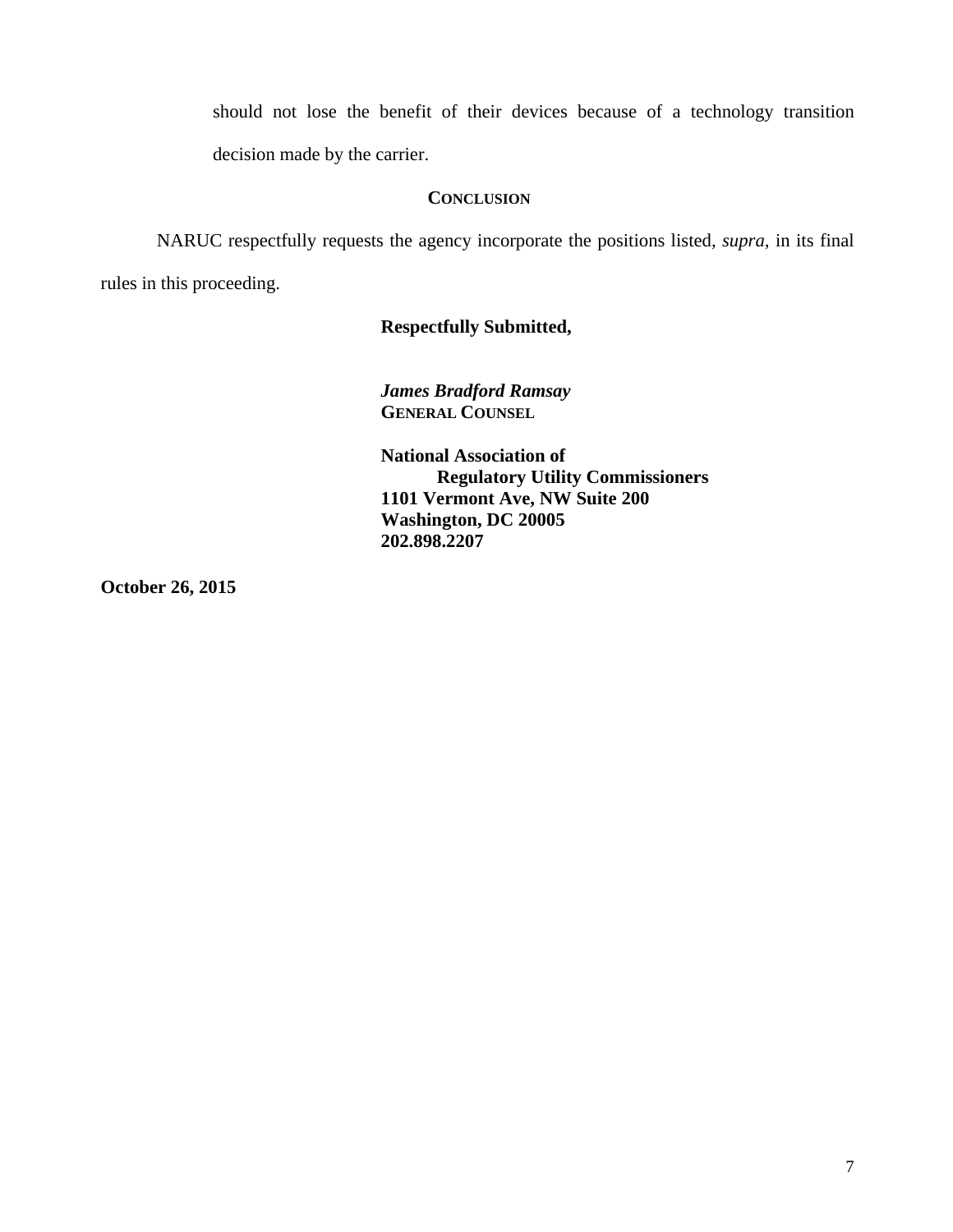#### *Appendix A*

## *Resolution Urging the FCC to Partner with States to Protect Residential and Business Consumers During the Technology Transition*

**WHEREAS**, On November 25, 2014, the Federal Communications Commission (FCC) released a Notice of Proposed Rulemaking and Declaratory Ruling (NPRM) (In the Matter of Ensuring Customer Premises Equipment Backup Power for Continuity of Communications, PS Docket No. 14-174, FCC 14-185, ¶ 2 at 2), in which the FCC sought comment on ways to ensure reliable backup power for consumers to dial 911 and protect consumers through better information about retiring legacy facilities and discontinuing services; and

**WHEREAS**, In the NPRM (¶¶ 3-6), the FCC proposed rules establishing battery replacement and backup power expectations for end-user consumers of Internet protocol (IP)-based services, requiring consumers be given adequate notice of copper retirement network and service changes; and

**WHEREAS**, In the NPRM, the FCC proposed rules to maintain wholesale access in order to preserve competition; and

**WHEREAS**, State public service commissions and other state agencies (States) share responsibility, statutory authority and oversight with the FCC regarding consumer protection, competition and access to 911/E911 public safety services, using different regimes and approaches to network reliability and public safety; *and*

**WHEREAS**, Several States are examining the intrastate impacts of battery backup and copper retirement or transition, within the States' regulatory and legal parameters including any State basic services, or other, rules and laws; *and* 

**WHEREAS,** States have a long history of partnering with the FCC to the benefit of consumers on numbering administration and number routing issues, such as area code relief, number conservation and number portability and these issues will continue to have importance to States as the transition to IP technology moves forward; *and*

**WHEREAS**, The FCC has partnered with States to conduct consumer education and provide consumer notices regarding VoIP's 911/E911 limitations, Lifeline Awareness Week, and the Digital Television (DTV) transition; *and* 

**WHEREAS**, NARUC adopted resolutions at its 2013 Summer Meeting encouraging the States and the FCC to optimize consumer protection and the public interest by working together in a collaborative process on several issues, including network power outages, next generation telecommunications network technologies, the federal Lifeline service program, and billing complaint trends; *and*

**WHEREAS**, The FCC recognized the important role that States play concerning 911 service and power outages in its November 25, 2014 Policy Statement and Notice of Proposed Rulemaking (In the Matter of 911 Governance and Accountability, PS Docket Nos. 14-193, 13-75, FCC 14-186, ¶ 2 at 2), by stating that: "State regulators and local emergency response agencies play critical roles in